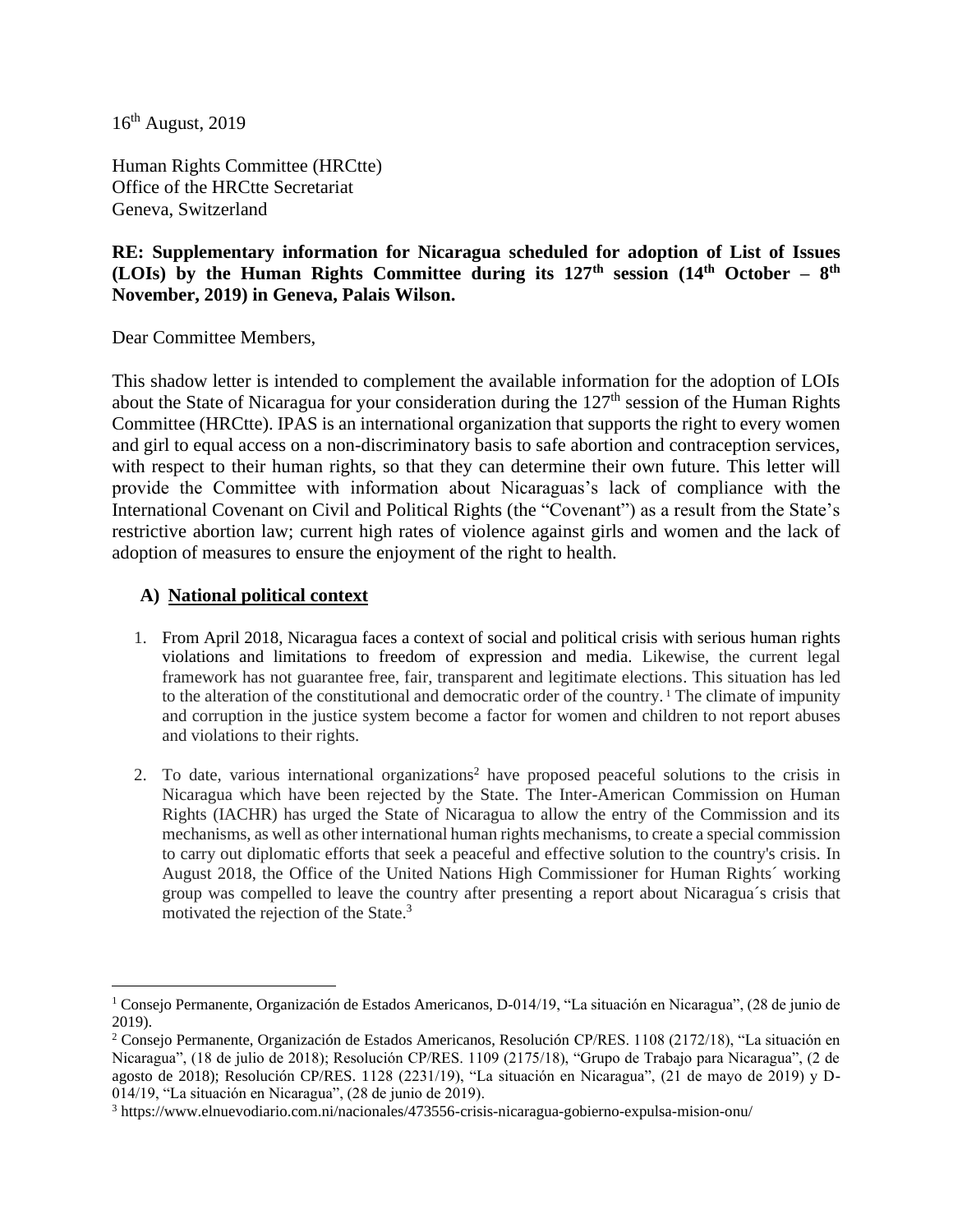- 3. Nicaragua also faces a humanitarian crisis characterized by high rates of unemployment; adolescent pregnancy; violence and extreme poverty.<sup>4</sup> The State reduced the public budget assigned to the health sector by C\$ 941.9 millions (28.10 million US Dlls) and C\$ 1,395.5 millons (41.63 million US Dlls) to education<sup>5</sup>.
- 4. Since the current President, Daniel Ortega, became Nicaragua´s president all the communication channels and spaces between the State and Human Rights organizations have been closed. Between 2015 and 2017, 398 violent acts against 202 female human right´s activists have been documented. 45% of the aggressions were perpetrated by the State. Police was the main offender in 25% of the cases and in 1 out of 3 cases the offender had a close link to Government's supportive groups.<sup>6</sup>
- 5. From April 2018 to January 2019, 445 aggressions were perpetrated by police, paramilitaries and other repression security forces<sup>7</sup>. Aggressions include physical violence, verbal threats, burning homes and at least 109 Human Rights female activists were arbitrary detained.

# **B) General Context violence against women**

- 6. In 2017, estimated Nicaragua´s population was 6.3 millon people. 51% were women and 49% were man. 60% of the population is under 30 years old.<sup>8</sup>
- 7. Nicaragua has the highest rates of sexual violence against girls and women among the region. In 2018, 41% of sexual assault forensic exams were conducted in girls and boys between 0 and 12 years old and 40% in adolescents between 13 and 17 years old. 98.9 % of the victims were women. In 46% of the cases the aggression happened in the victim´s or the ofender´s home and in 84.2% the perpetrator was a relative, a person known by the victim or his or her partner.<sup>9</sup>
- 8. According to the Nicaraguan Demography and Health Survey (Encuesta Nicaragüense de Demografía y Salud 2011-2012, ENDESA) only 5% of women who referred being a victom of sexual violence in Nicaragua before age 15 looked for help and reported the agression to police. This demostrates the lack of trust in the justice system and effective mechanisms to protect girls and adolescents rights sino la falta de mecanismos para proteger los derechos de niñas y adolescentes víctimas de violencia.10
- 9. According to the World Health Organization (WHO), Adolescent pregnancy remains a major contributor to maternal and child mortality, and to intergenerational cycles of ill-health and poverty. Pregnancy and childbirth complications are the leading cause of death among 15 to 19 year old girls

<sup>6</sup> Iniciativa Nicaragüense de Defensoras de DDHH de las Mujeres, Situación de las Defensoras de Derechos Humanos

<sup>4</sup> Asamblea Nacional de la República de Nicaragua, Ley No. 978 de Modificación a la Ley No. 966, Ley Anual de Presupuesto General de la República 2018, aprobado el 14 de agosto de 2018, http://legislacion.asamblea.gob.ni/normaweb.nsf/b92aaea87dac762406257265005d21f7/4e8270146ba05db1062582f 100543595?OpenDocument; El nuevo diario, Diutados de Nicaragua aprueban reforma al presupuesto que recorta C\$5 mil 900 millones, https://www.elnuevodiario.com.ni/nacionales/472177-diputados-nicaragua-aprueban-reformapresupuesto

<sup>55</sup> https://www.elnuevodiario.com.ni/economia/471984-gobierno-crisis-nicaragua-gastos/

Nicaragua, noviembre 2017, http://im-defensoras.org/wp-content/uploads/2018/06/Informe-IN\_Defensoras-VF.pdf

<sup>7</sup> Registro de Iniciativa Nicaragüense de Defensoras.

<sup>8</sup> Instituto Nacional de Información de Desarrollo (INIDE)

<sup>9</sup> Corte Suprema de Justicia, Instituto de Medicina Legal de Nicaragua, Anuario 2018.

<sup>&</sup>lt;sup>10</sup> Instituto Nacional de Información de Desarrollo y Ministerio de Salud, Encuesta Nicaragüense de Demografía y Salud 2011/2012, 2013.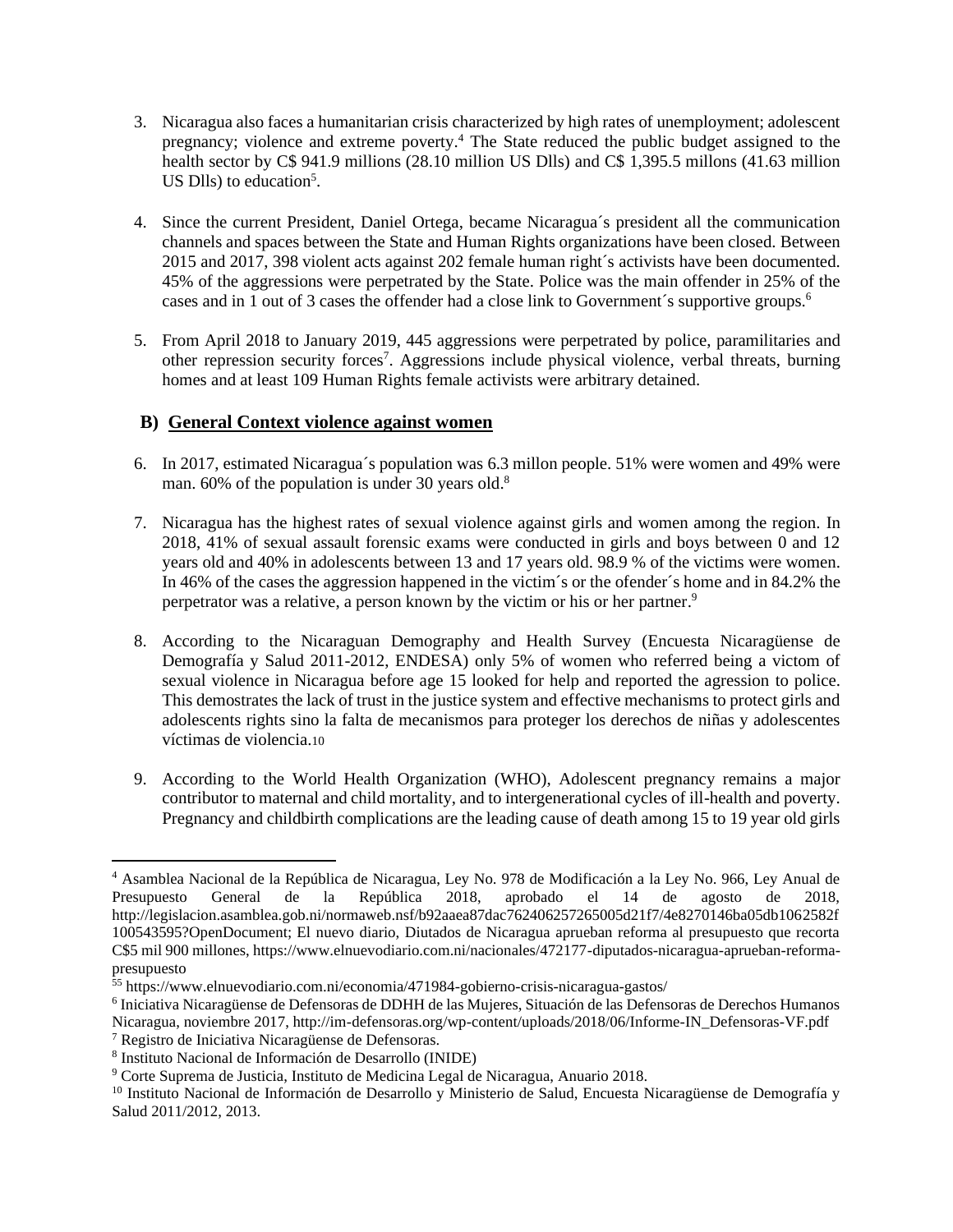globally, with low and middle-income countries, like Nicaragua, accounting for 99% of global maternal deaths of women ages 15 to 49 years. Adolescent mothers (ages 10 to 19 years) face higher risks of eclampsia, puerperal endometritis, and systemic infections than women aged 20 to 24 years. 11

- 10. Nicaragua has the highest number of pregnant adolescents between 15 and 19 years old in Latin America accounting for 24% of total pregnancies in the country.<sup>12</sup> From 2005 to 2013 there was an increment by 32,403 to 35,045 of deliveries among adolescents. <sup>13</sup> Nicaragua also reports a high rate of child marriage with 35% of girls and adolescents married before 18 years old. In most cases, child marriage is a driver of early pregnancy; in other cases, marriage follows a girl's often unwanted pregnancy. 14
- 11. Criminal Law in Nicaragua criminalizes sexual intercourse with a person under 14 years old. 15 However, girls are forced to risk their health and life by becoming mothers as a consequence of sexual violence. According to official records, from 2006 to 2016, 16,400 girls between 10 and 14 years old gave birth in public hospitals in Nicaragua. <sup>16</sup> In the period 2005-2013 34% of deliveries in girls were by caesarean section, 90% of cases due to medical complications during childbirth; 8% were diagnosed with intrauterine growth restriction; 5% with congenital anomalies; 1% were low birth weight (<1500 grams) and 11% between 1500 to 2500 grams. 56% of deliveries took place in rural areas and 61% of girls haven't finished primary education.<sup>17</sup>
- 12. These data also show the existing barriers to healthcare provision for girls' victims of sexual violence, including access to contraceptive methods to prevent unwanted pregnancies, such as the Emergency Contraception Pill.
	- 13. From 2012 to 2017, 365 femicides were recorded in Nicaragua, with an average of 73 femicides per year.<sup>18</sup> During 2019, 44 femicides<sup>19</sup> have been reported which characterized by high levels of viciousness and cruelty with which they were committed. Women who have survived the attacks have suffered serious health consequences. There is no known public program aimed to provide therapeutic care for the victim´s relatives or to attend their socio-economic needs, even if the victim was the family´s main financial provider. In addition, since January 2016, the State have dismantled the Women's and Children's Commissaries which provided specialized services to direct and indirect femicides´ victims.
	- 14.Since April 2018, the State´s political crisis has represented greater risks to women´s life. Human Rights organizations have reported that serious human rights violations have been committed in Nicaragua against civilian population, including crimes against humanity. During the State´s Universal Periodic Review, women's rights organizations and activists pointed out that sexual violence has been used by the State as a torture method to obtain information for investigative and

<sup>11</sup> World Health Organization, Teenage pregnancy, (23 de febrero de 2018)

<sup>&</sup>lt;sup>12</sup> Federación Coordinadora Nicaragüense de ONG que Trabaja con la Niñez y la Adolescencia, ODS 3-meta 3.7.

<sup>13</sup> Organización Panamericana de la Salud, El embarazo en adolescentes, Boletín Informativo, (Julio 2015)

<sup>&</sup>lt;sup>14</sup> United Nations Population Fund, World Population Dashboard, Nicaragua.

<sup>15</sup> Ley 641, Código Penal de la República de Nicaragua, Artículo 168.

<sup>&</sup>lt;sup>16</sup> Ministerio de Salud, Base de Datos de nacimientos 2005 al 2013. Citado en: OPS. El Embarazo Adolescente. Boletín Informativo. Julio 2015. Nicaragua: MINSA, 2015.

<sup>17</sup> Organización Panamericana de la Salud, El embarazo en adolescentes, Boletín Informativo, (Julio 2015)

<sup>18</sup> Voces contra la violencia, Feminicidios, http://voces.org.ni/femicidios.

<sup>19</sup> La Prensa. - 12 de Agosto 2019.- Disponible en: https://www.laprensa.com.ni/2019/08/12/nacionales/2578353-44 mujeres-han-sido-victimas-de-femicidio-en-nicaragua-en-lo-que-va-de-2019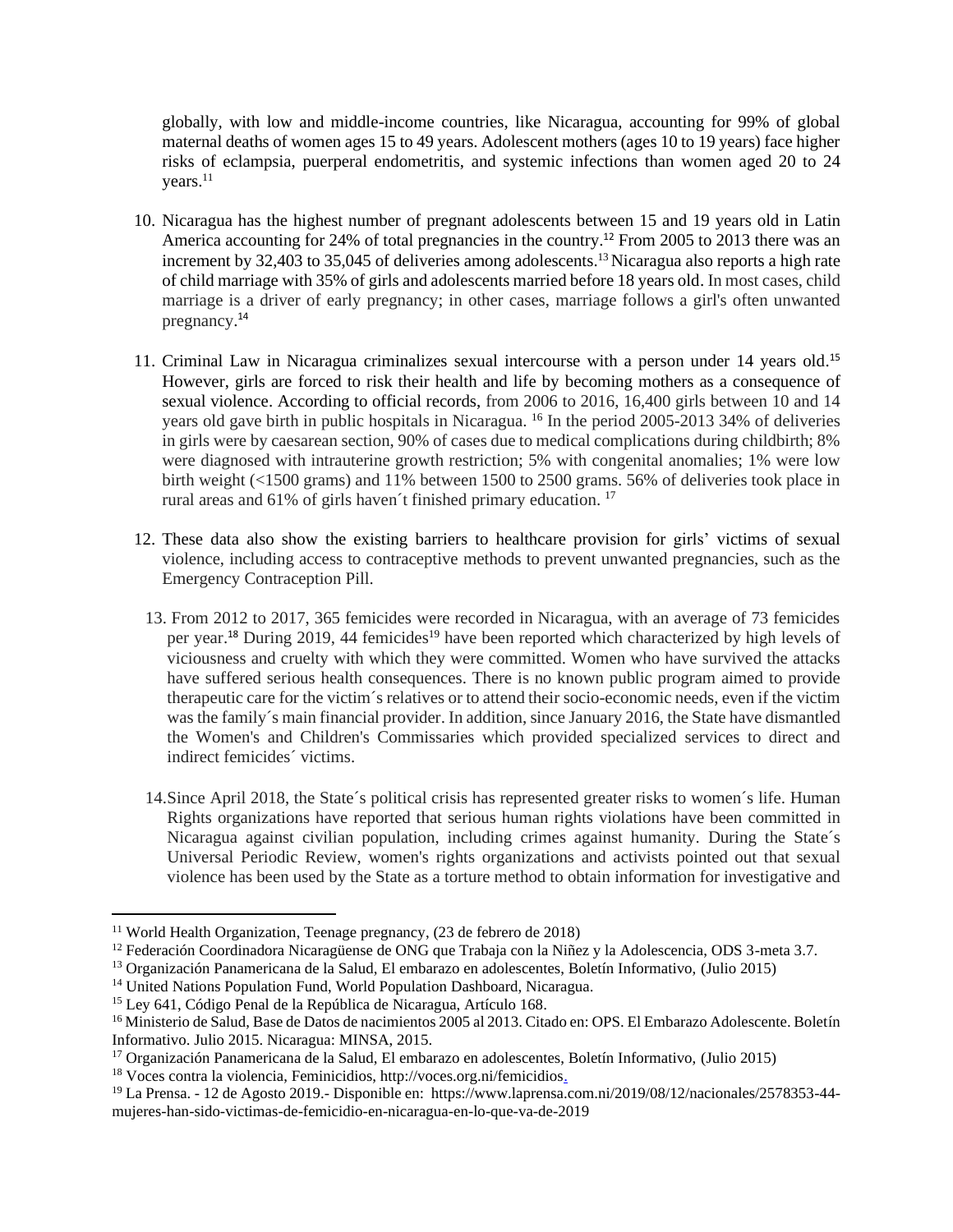incriminating purposes against activists and social leaders. To date, 14 defenders have publicly declared to have been victims of sexual violence during arbitrary detention. 4 of them were victims of rape with penetration into their genitals and 3 suffered abortions as a consequence of violent attacks inflicted in prisons. <sup>20</sup>

#### **C) Total abortion ban for over 12 years and available information on unsafe abortion**

- 15. In violation to the rights to self-determination, non discrimination, equal enjoyment of rights, to life, to non be subjected to torture or to cruel, inhuman or degrading treatment or punishment, to liberty and security, to not be subjected to arbitrary or unlawful interference with her privacy and equal protection of the law (articles 1, 2, 3, 6, 7, 9, 17 and 26 of the Covenant), in 2006, the State approved a total abortion ban by eliminating therapeutic abortion as the only legal circumstance in the country. The total ban of this maternal health care service in Nicaragua has turned the lack of access to legal abortion into a national public health problem that leads women and girls to resort to clandestine abortion. Clandestine abortion accounts for a significant cause of maternal and mortality and morbidity in poor countries where services are more likely to be provided under unsafe circumstances. $2<sup>1</sup>$
- 16. In its report, the State argues that Nicaragua is in favor of life and, therefore, is responsible to protect the right of the unborn in accordance to the American Convention on Human Rights and its Constitution. The State also reports that abortion is not considered a family planning method and take measures to prevent unwanted pregnancy that includes conferences in schools and communities to young people on the use of contraceptive methods, the risks of early pregnancy and abortion.<sup>22</sup>
- 17. However, with these declarations the State does not recognize the fulfillment of its international Human Rights obligations and makes a wrongful interpretation of the scope of the right to life within the context of reproductive health. The Interamerican Court of Human Rights have previously resolved that the fetus cannot be recognized as a person and, therefore, as entitled to the right to life recognized in the American Convention on Human Rights. The fetus can be recognized as a subject under gradual and incremental protection according to its degree of development but this protection should never prevail to the protection of women's life.<sup>23</sup> Therefore, the protection to the human right to life cannot be use to argue in favor to denied the access to safe abortion services to women.
- 18. Also, while access to sexual and reproductive health information is an important measure to prevent unwanted pregnancies, the State does not address the fact that women may require access to abortion services for various reasons other than interrupting unwanted pregnancies. These cases may include, but not limited, when women´s life or health is at risk or when the pregnancy is a consequence of sexual violence.
	- 19.Since 2008, the Supreme Court has received 72 constitutionality appeals against the criminalization of therapeutic abortion, which have not been resolved. The State has also received repeated

<sup>20</sup> Movimiento Autónomo de Mujeres e Iniciativa Nicaragüense de Defensoras. - Exposición oral en pre-sesión EPU.- (3 de Abril 2019).

<sup>&</sup>lt;sup>21</sup> World Health Organization, Unsafe abortion: global and regional estimates of the incidence of unsafe abortion and associated mortality 2008, 2011.

<sup>&</sup>lt;sup>22</sup> HRCtte, Fourth periodic report that Nicaragua should have presented in 2012, in accordance to article 40 of the covenant, CCPR/C/NIC/4, May 17<sup>th</sup>, 2019, par. 47

<sup>&</sup>lt;sup>23</sup> Caso Artavia Murillo y otros (Fecundación in Vitro) Vs. Costa Rica. Excepciones Preliminares, Fondo, Reparaciones y Costas. Sentencia de 28 de noviembre de 2012. Serie C No. 257.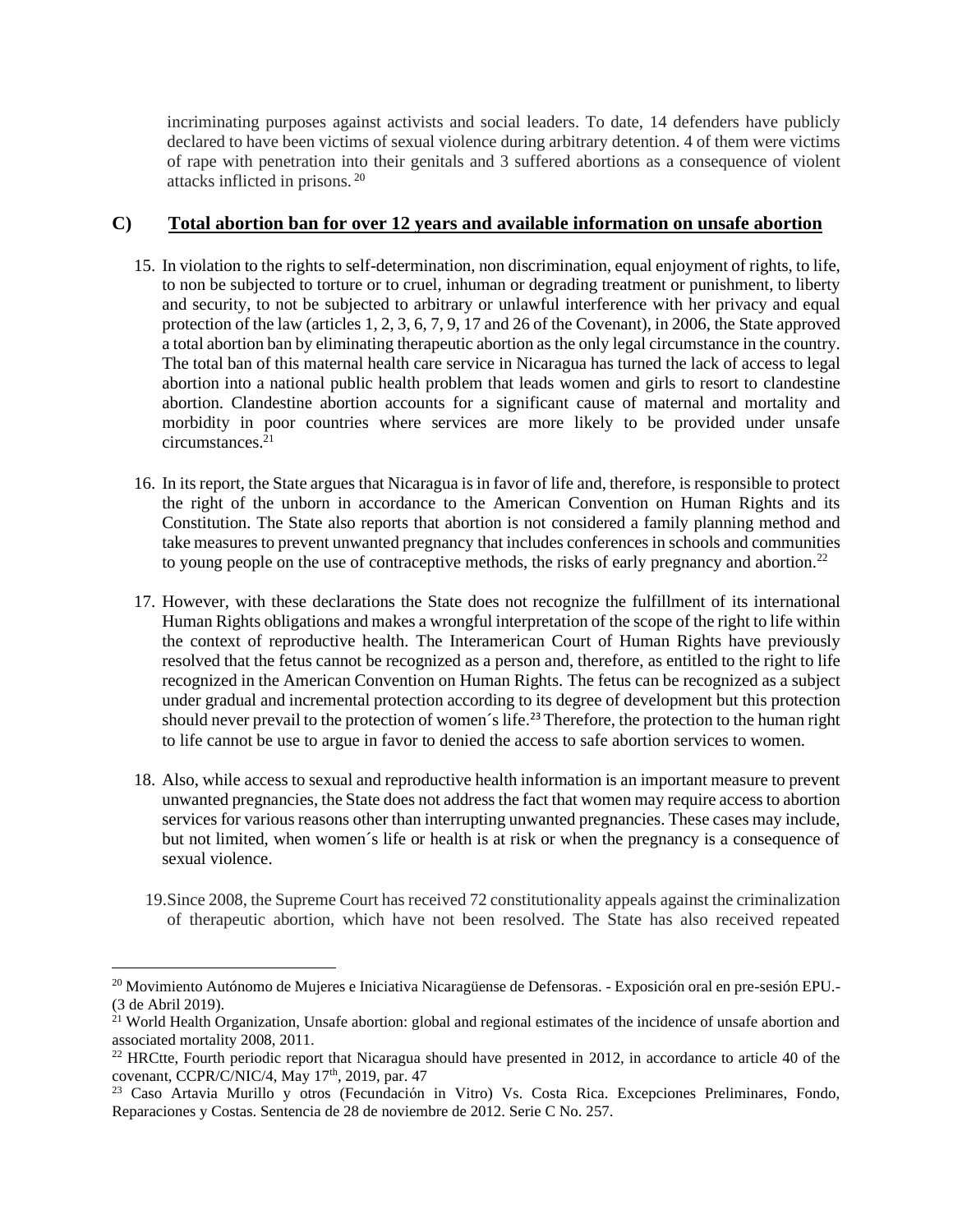recommendations from United Nations Committees and the Human Rights Council requesting the revision of abortion law, in order to protect women´s human rights.<sup>24</sup>

- 20. In developing countries with abortion bans, health complications associated to unsafe abortion are common. In 2012, 6.9 million women from developing countries (except East Asia) received post abortion health care services. However, 40% of women who suffer health complications does not received medical treatment. 25
- 21. There are not official records of the number of women who have received post abortion care or the number of maternal deaths associated to unsafe abortion in Nicaragua.
	- 22.In 2010, the Pan American Health Organization (PAHO) estimated that the abortion ban in Nicaragua would result in an increase rate of maternal mortality due to unsafe abortion from 1.6 to 4.6-9.2 per 1,000 women and of maternal mortality due to abortion of total maternal deaths from 2.4 to 12-30 percent. PAHO also acknowledged that the abortion ban has an impact on the quality of the services in Nicaragua causing delays in obstetric complications care due to doubts of medical staff about how they should proceed in cases of post abortion care.<sup>26</sup>
	- 23.It is difficult to access rreliable official data on maternal mortality from years after 2009 given the lack of transparency in the State´s actions and the influence that the current government has on the institutions. For example, according to data published by the Ministry of Health, from 2016 to 2018 there were an average of 49 deaths per year.<sup>27</sup> However, an investigation by the Confidential titled "Sub registry of maternal deaths", stated that in 2012 the Ministry of Health (MINSA) reported 51 maternal deaths when in fact 71 occurred and in 2013, 87 deaths occurred but only 71 were recorded. <sup>28</sup>
	- 24.As of January 2017, 1,117 Zika cases in pregnant women were confirmed in Nicaragua. However, the State only reported to PAHO / WHO two confirmed cases of congenital syndrome in fetuses associated with Zika (microcephaly, reduced brain tissue, damage to the back of the eye, congenital contractures and limiting movements of the body after birth).<sup>29</sup> The number of cases of congenital syndrome reported by Nicaragua does not match the average percentage of 5% affected fetuses associated with Zika.<sup>30</sup> The underreporting cases of congenital syndrome is the result of the State's refusal to publicly adress women´s requests to terminate their pregnancies in the face of a diagnosis of a genetic condition in the fetus or the need to provide long-term care term for children and their families affected by the virus.

<sup>&</sup>lt;sup>24</sup> See D) section.

<sup>&</sup>lt;sup>25</sup> Guttmacher Institute, Aborto inducido a nivel mundial, incidencia y tendencias mundiales, (marzo 2018).

<sup>26</sup> Organización Panamericana de la Salud, Derogación del Aborto Terapéutico en Nicaragua: Impacto en Salud, (14 de julio de 2010).

<sup>&</sup>lt;sup>27</sup> Ministerio del Poder Ciudadano para la Salud, Mapa de mortalidad Materna, 2016, 2017, 2018 y junio 2019.

 $^{28}$  El confidencial, Sub registro de muerte materna, Ismael López, (17 de febrero, 2014).

<sup>29</sup> OPS/OMS, Zika, Reporte epidemiológico, Nicaragua (25 de septiembre de 2017).

<sup>&</sup>lt;sup>30</sup> MacDonald P., Holden E. W., Zika and Public Health: Understanding the epidemiology and Information environment, Pediatrics, February 2018, Volume 141/ Supplement 2.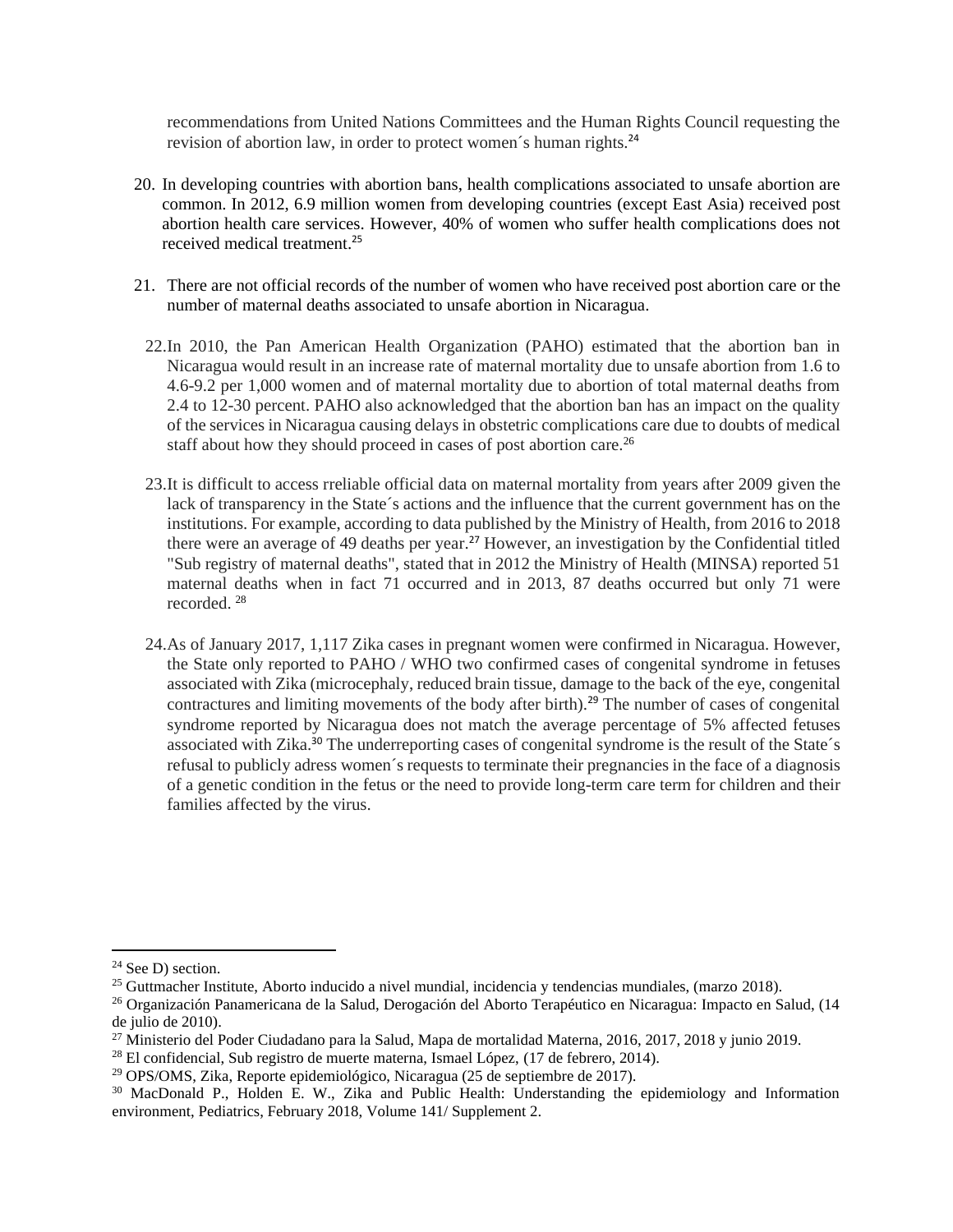### **D) Recommendations to Nicaragua from United Nations Human Rights Bodies on total abortion ban and high rates of violence against women**

25. United Nations Human Rights Bodies have expressed their concern to the State of Nicaragua due to the high levels of violence against girls and women and the total abortion ban as a policy that violates their human rights. In this regard, they have recommended revising the Law to reduce impunity rates and allow abortion, at least in cases where the health and/or life of the woman is at risk and when the pregnancy is the result of sexual violence. However, the State has ignored the fulfillment of its international obligations.<sup>31</sup>

# **EPU**

- 26. As a result of the Universal Periodic Review, on 2013 and 2019 the Human Rights Council recommended the State of Nicaragua to review its abortion law and legalize the provision of this health service. However, in 2014 the State expressly rejected this recommendation, arguing that the prohibition of abortion was consistent with the will of its population. In the Review process of 2019 the State received 18 additional recommendations on sexual and reproductive health, which hasn´t been accepted by the State yet.
- 27. **(Third Cycle - 2019)** The Human Rights Council recommended the State to decriminalize abortion in all circumstances and ensure the availability of safe and legal abortion services for women and girls who become pregnant as a result of rape or whose lives or health are in danger ; to conduct an study on the scope of illegal abortions performed under dangerous conditions in the country and to introduce measures to safeguard the universal right to life and health of women; to guarantee the effectiveness of sexual and reproductive health and rights, including access to all kinds of services and information on sexual and reproductive health. Regarding the prevention of sexual violence against women, the Council also recommended the State to develop strategies and take immediate measures to address the prevailing violence against women and girls, including femicides and sexual abuse. <sup>32</sup>
- 28. **(Second Cycle - 2014)** The Human Rights Council recommended the State to adopt measures to ensure full and effective recognition of sexual and reproductive rights and make legislative changes to decriminalize abortion. However, the State did not accept these recommendations on the grounds that accepting them would be "against the popular and sovereign will of Nicaraguans who, through a democratic process, said they were in favor of the criminalization of abortion."<sup>33</sup>

<sup>31</sup> Comité de Derechos Económicos, Sociales y Culturales (CESCR), Observación General 14: El derecho al disfrute del más alto nivel posible de salud (Art. 12) (22o período de sesiones., 2000), en Recopilación de las Observaciones Generales y Recomendaciones Generales Adoptadas por Órganos Creados en Virtud de Tratados de Derechos Humanos, en 90, párrafo 14, Doc. de la ONU HRI/GEN/1/Rev.5 (2001); Ver CESCR, Observación General 22: El derecho a la salud sexual y reproductiva (artículo 12 del Pacto Internacional de Derechos Económicos, Sociales y Culturales) párrafos 1-2 (Mayo 2016).

<sup>32</sup> Consejo de Derechos Humanos, Informe del Grupo de Trabajo sobre el Examen Periódico Universal, Nicaragua, párrafos 125.217-125.220 and 125.239-125.246, Doc. de la ONU A/HRC/42/16, (2019).

<sup>33</sup> Consejo de Derechos Humanos, Informe del Grupo de Trabajo sobre el Examen Periódico Universal, Nicaragua, párrafo 51, Doc. de la ONU A/HRC/27/16/Add.1, (2014).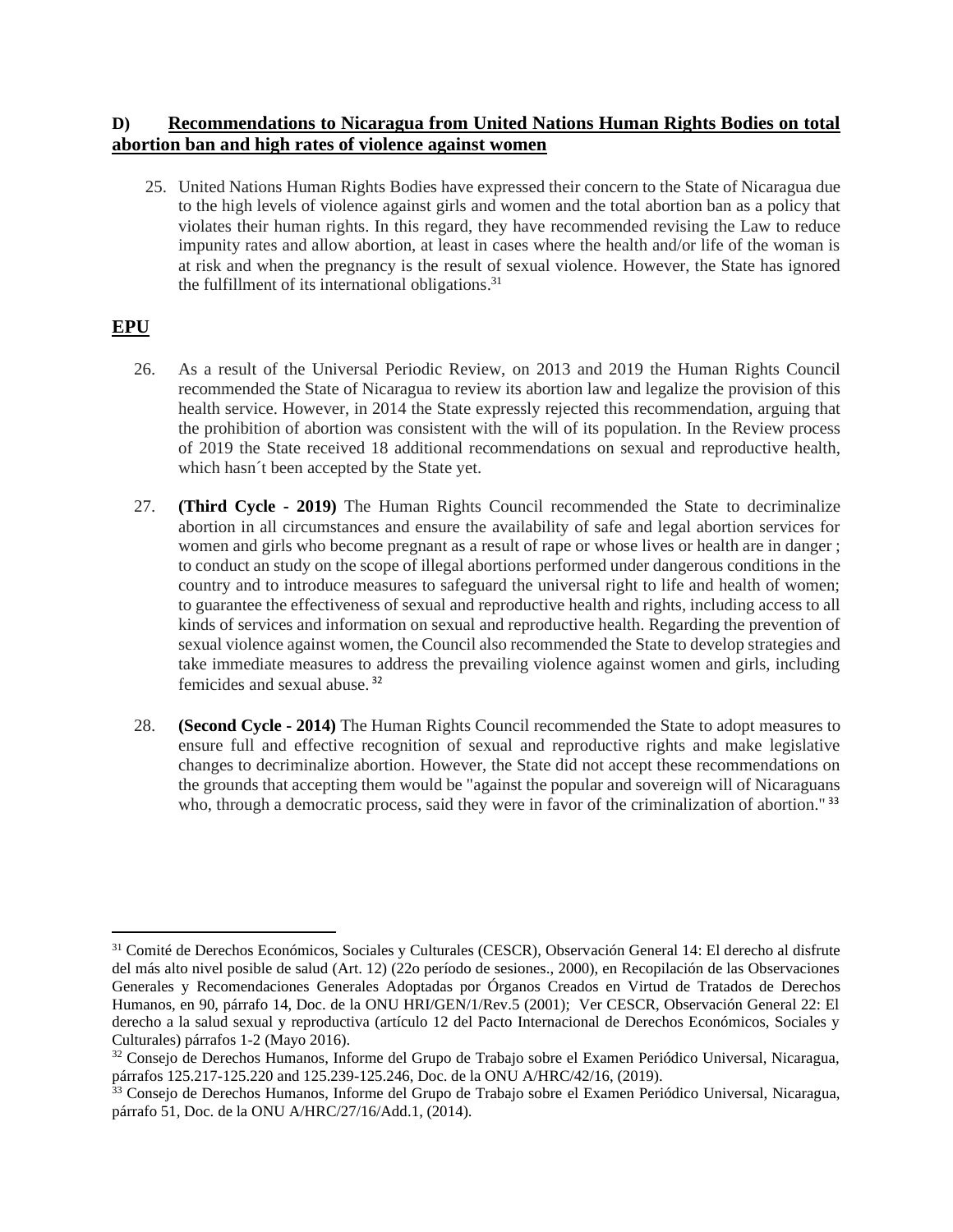### **E) Suggested questions**

# **We kindly request the HRCtte pose the following questions to the State of Nicaragua during its 127th session:**

29. What measures has the State of Nicaragua taken to reduce child pregnancy in girls under 14 years old, since these cases should be legally considered the result of sexual violence?

30. What measures has the State of Nicaragua taken to reduce cases of maternal mortality associated with unsafe abortion?

31. In response to the recommendation that the State of Nicaragua has repeatedly received from various United Nations Human Rights Bodies, does the State intend to consider changing its abortion law and allow the legal access to this health service at least in the cases of sexual violence and when women´s health and/or life is at risk?

32. In Nicaragua, abortion is illegal under any circumstances, even when women´s health or life is at risk. What measures are available for pregnant girls and women whose health or life is at risk?

33. What measures has the State taken to ensure that the budget cut does not affect the provision of sexual and reproductive health services, particularly the access to contraceptive services and care for victims of sexual violence?

34. What measures has the State taken to guarantee access to comprehensive health services for girls and women victims of sexual violence, particularly to the Emergency Contraception Pill to prevent unwanted pregnancies?

35. What measures has the State taken to guarantee the existence of reliable health care databases that allow to know the cases of medical care for sexual violence, post-abortion care and maternal death due to unsafe abortion?

36. What measures does the State promote to guarantee sexual education and thus prevent unwanted pregnancies in Nicaragua?

37. What effective measures can the State implement to prevent feminicide and sexual violence against girls and women and its consequences?

38. What measures has the State taken to provide support to the daughters and sons of the victims of femicides?

### **F) Conclusions**

39. The abortion ban in Nicaragua violates girls and women´s human rights in accordance with articles 1, 2, 3, 6, 7, 9, 17 and 26 of the Covenant.

40. Abortion Law in Nicaragua causes girls and women who want to terminate their pregnancy to risk their physical, mental and social well-being when they go to unsafe services.

41. The State of Nicaragua must fulfill its international obligations and guarantee the protection of the human rights of Nicaraguan girls and women.